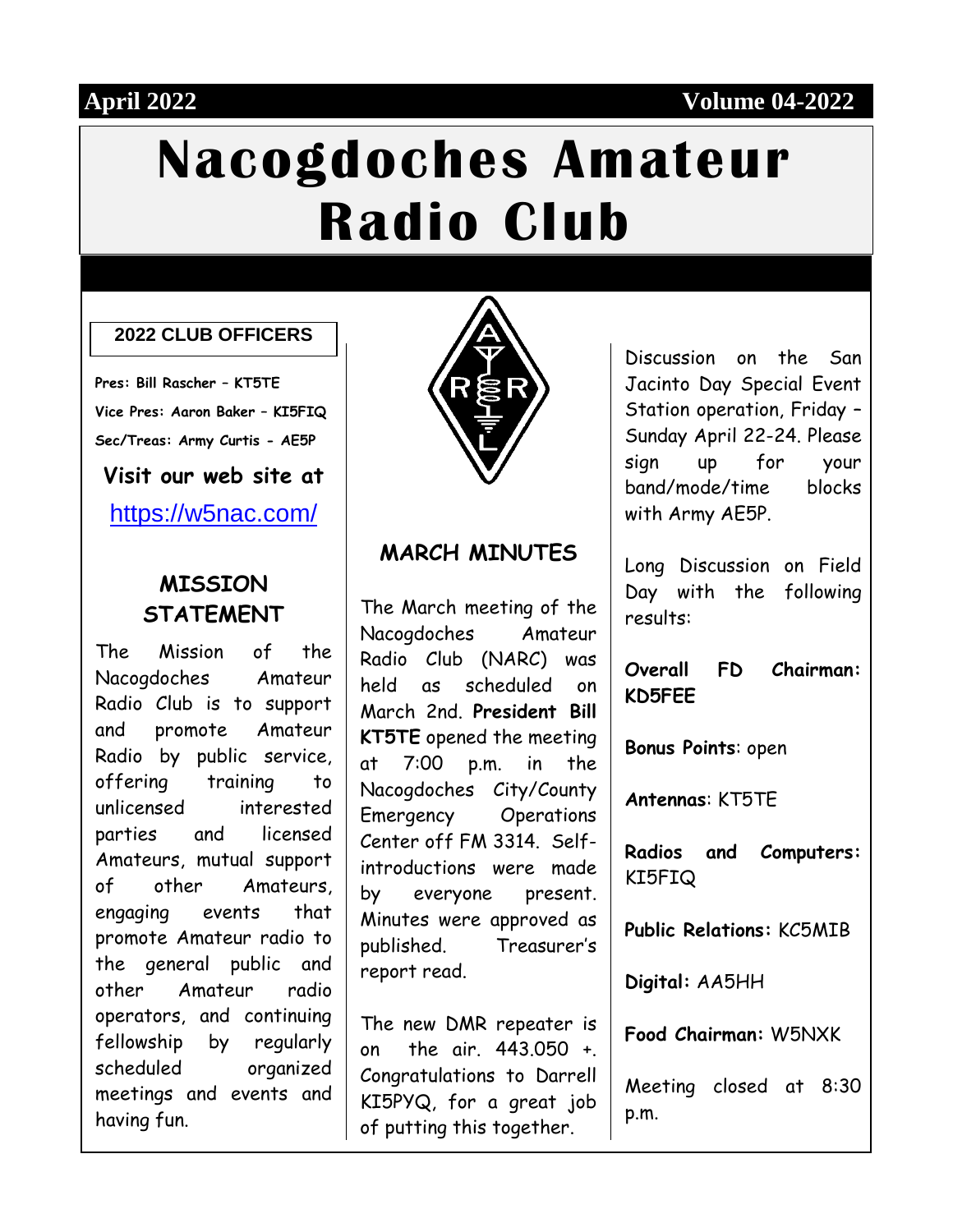**Program**: Army AE5P presented a program on the K5C Shuttle Columbia Special Event operation.

**Dues, it is time for all members to pay their dues for 2022. Dues are just \$20 and cover all licensed hams in a household. Make checks payable to NARC. Sent payment to the club Secretary/Treasurer AE5P.**

# **FROM THE PRESIDENT**

This year has been excellent for getting things accomplished. The only problem is very little has to do with radio. The first of April we'll be sprigging Coastal Bermuda in the 25 acres I've been preparing. With a 9' wide, 20" discs it takes quite a while to cover the acreage. Since we had watermelons there last year I've had to make quite a few passes at different angles with 12' chain harrow  $(\frac{3}{4}$ " diameter links) in tow behind the disc. What saves the day is my phone, Bose' noise canceling head phones, and good music. :-) Normally the MF4610 will use less than a tank to cut, rake & bale 25 acres. For this operation with a disc and chain harrow I can get less than half the field complete per tank. The tractor has to be in 4 wheel drive to pull that load, but in the end the hay meadow will be smooth riding when baling.

I'm getting too old to be bouncing around in the cab. It will be a busy year getting this hay meadow established. I pray and hope the rains will be timely.

On the radio side of the world I moved all my soldering and kit building stuff to the radio shack. Since this is also my darkroom for film processing it has excellent ventilation system too. Not to mention the refrigerator, bunk beds and bathroom (full bathroom) are a step away. The only thing I need now is a great big comfy office chair. The one I'm sitting is kind of worn out. Oh, I forgot there is a sound system with a TV on the wall. Up on the tower is a yagi for the cell phone repeater, so we get 4-5 bar signal. Because of the shacks construction it is the safest place on the farm for severe weather. Like the house Lauren and I built this building. It's a building within a building with 1-1/8" tongue & grove plywood for the top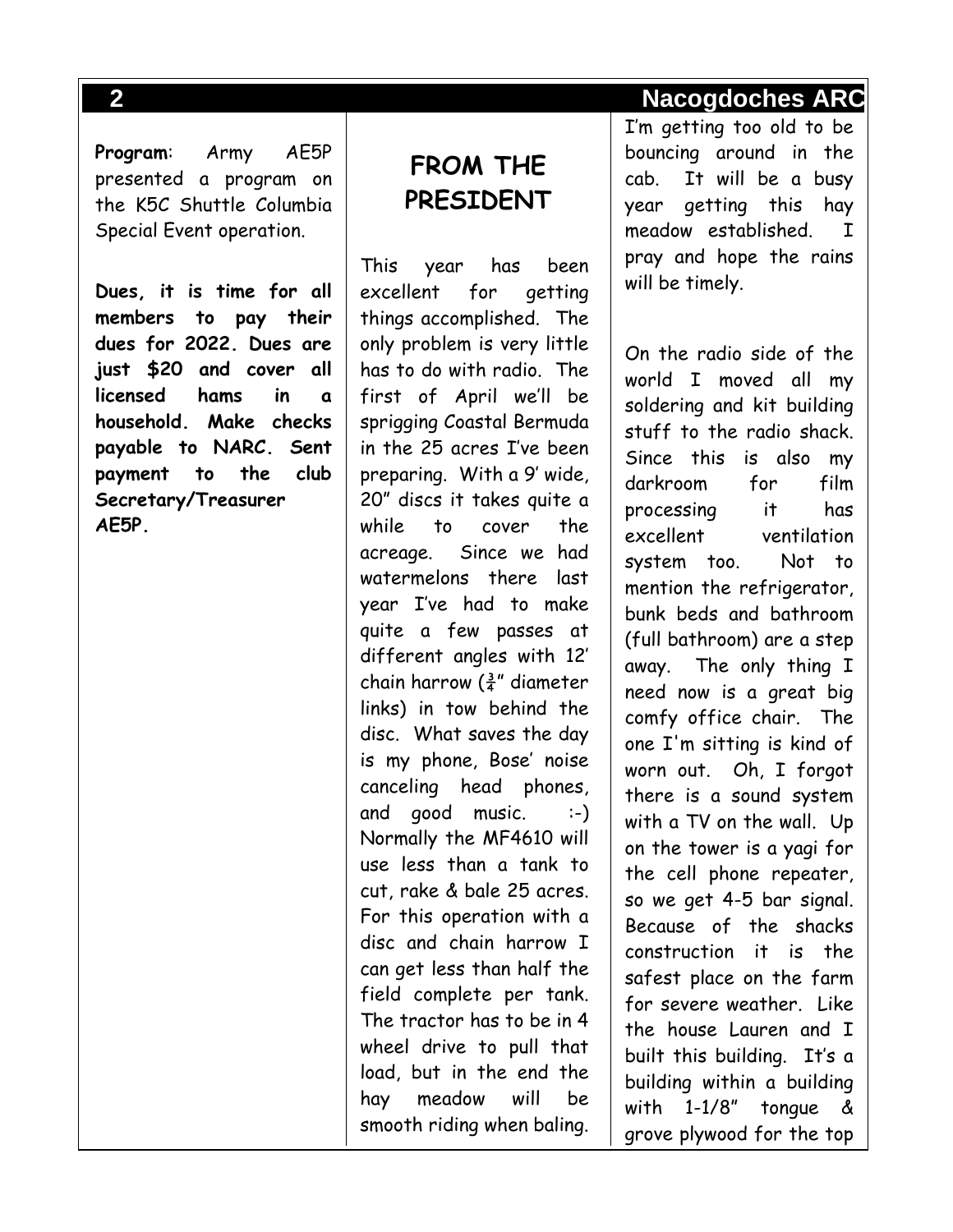and  $\frac{3}{4}$ " plywood sides. Yes, life is rough in the shack…

Are you planning your shack? Or do you have luxury shack like others in the club? I know my favorite shack is a picnic table at Mission Tejas State Park with a little rig and a wire on a beautiful spring or fall day.

Our monthly meeting is April  $6^{th}$  and I'm looking forward to seeing everyone again.

73, Bill KT5TE [bill@watershipfarm.com](mailto:bill@watershipfarm.com)

# **FROM THE VP CHAIR**

What an "exciting" day here in the big town of Appleby today. Lot's of storm damage here and it's enough that NWS will be coming out within the next couple of days to see if it was just straight line winds or if it was indeed a small tornado. (Can you tell I'm waiting until the last minute again to write my column? Whoops  $\odot$ ) As always I didn't get much radio time, but I did manage to participate some in the Idaho QSO party and after getting the results in already (Surprised I didn't get any bonus points for last place!) it got me thinking about the TX QSO Party results. A quick Google search later and I find this link here: [https://txqp.net/tqp\\_res](https://txqp.net/tqp_resource/results/TQP-2021-Results-Rev-0.pdf) [ource/results/TQP-2021-](https://txqp.net/tqp_resource/results/TQP-2021-Results-Rev-0.pdf) [Results-Rev-0.pdf](https://txqp.net/tqp_resource/results/TQP-2021-Results-Rev-0.pdf) and it just so happened to be recently released too. It's a pretty interesting read about what bands were used as well as what modes and types of stations were used too.

#### **3 Nacogdoches ARC**

Out of the 254 counties in TX, only 185 counties are officially confirmed (They submitted logs and had their county in the SENT exchange). There are additional 21 counties that are believed to be on the air as well, but cannot be confirmed, bringing that total to 206. When broken down to the 3 ARRL sections all but 2 of the counties in the NTX section were activated mostly due to the efforts of 3 rovers. (Shameless plug to come join our VHF roving group for the VHF contests 4 times a year, the next one is in June!) Looking forward to the one next year. Who knows, I might finally get my portable setup ready to go in the new car that I can start roving the counties here in East Texas and the few Southeast Texas back home in the Beaumont area.

73 de Aaron Baker KI5FIQ

[baker.barisax@gmail.com](mailto:baker.barisax@gmail.com)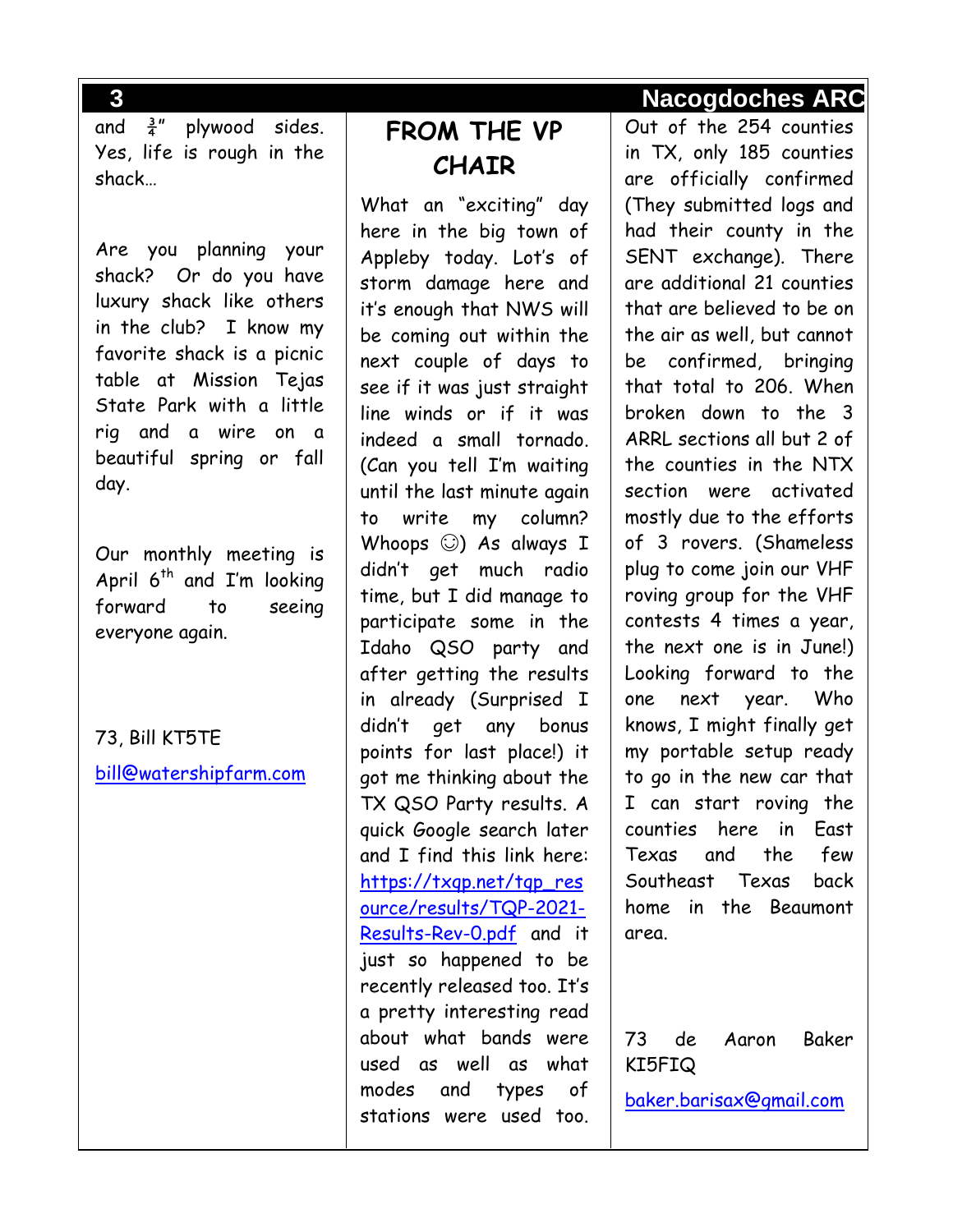# **NOTES FROM OUR EC**

Spring has arrived and I think with a vengeance. The 22nd was very busy across the state. Some young fellow was caught in one of the tornadoes, his truck rolled all the way back to wheels down and he drove it away. Some of you may have seen the footage in social media. Nacogdoches County was not unscathed. A tornadic line started in Cherokee county crossed into the northwest of Nacogdoches County through Cushing and died off in Rusk County traveling 38.6 miles. Thankfully there was only 1 injury in that storm system. Six tornado systems crossed east Texas with only 9 injuries. If we have any hams that live in that area along the line from TX 21 and the county line through Cushing northeast to the Rusk county line please contact me I would like to know how you fared and if there are any needs. There is a link on the Shreveport NWS website

with more information about the storms. We can expect more of the same as Spring warms into Summer. This week (28 Mar-3 April) looks a little grumpy, too. Thanks to Aaron, KI5FIQ for opening up a SKYWARN net on the .32 repeater. And since we are here, talking about weather, let's look at one of the notification systems, the weather radio system. The NWS has a web page (web site at the end of this) that lists all of the weather radio stations in the US and territories. When you get to the page you may have to do a little digging as the page is sequenced by call sign. But you'll find in callsign, city of service, frequency, current status and supporting NWS office. Quickly, Lufkin WXK23 162.550, Center WNG650 162.525 and Palestine KWN34 162.45. The Lufkin and Center channels overlap Nacogdoches. This is a good resource when you are traveling, especially if your radio doesn't already have the weather radios

preprogrammed.

Net operations and netiquette… Thanks to everyone who participates in our 2 weekly nets and especially those who hung around the 22nd during the storm activity A polite reminder, when you finish your comments and return the repeater back to Net Control it is your responsibility to give your call sign, not Net Control. The basic rule is fairly simple, give your call sign every 10 minutes (especially if you are long winded) or at the end of your comments.

Pop quiz: What does ICS mean? See ya on the nets.

73 de John Chapman KC5MIB [kc5mib@arrl.net](mailto:kc5mib@arrl.net)

#### **VE TESTING**

The March 2022 VE session had two applicants. Congratulations to 11 year old **Eli Holloway** from Vidor, TX and **LaRied**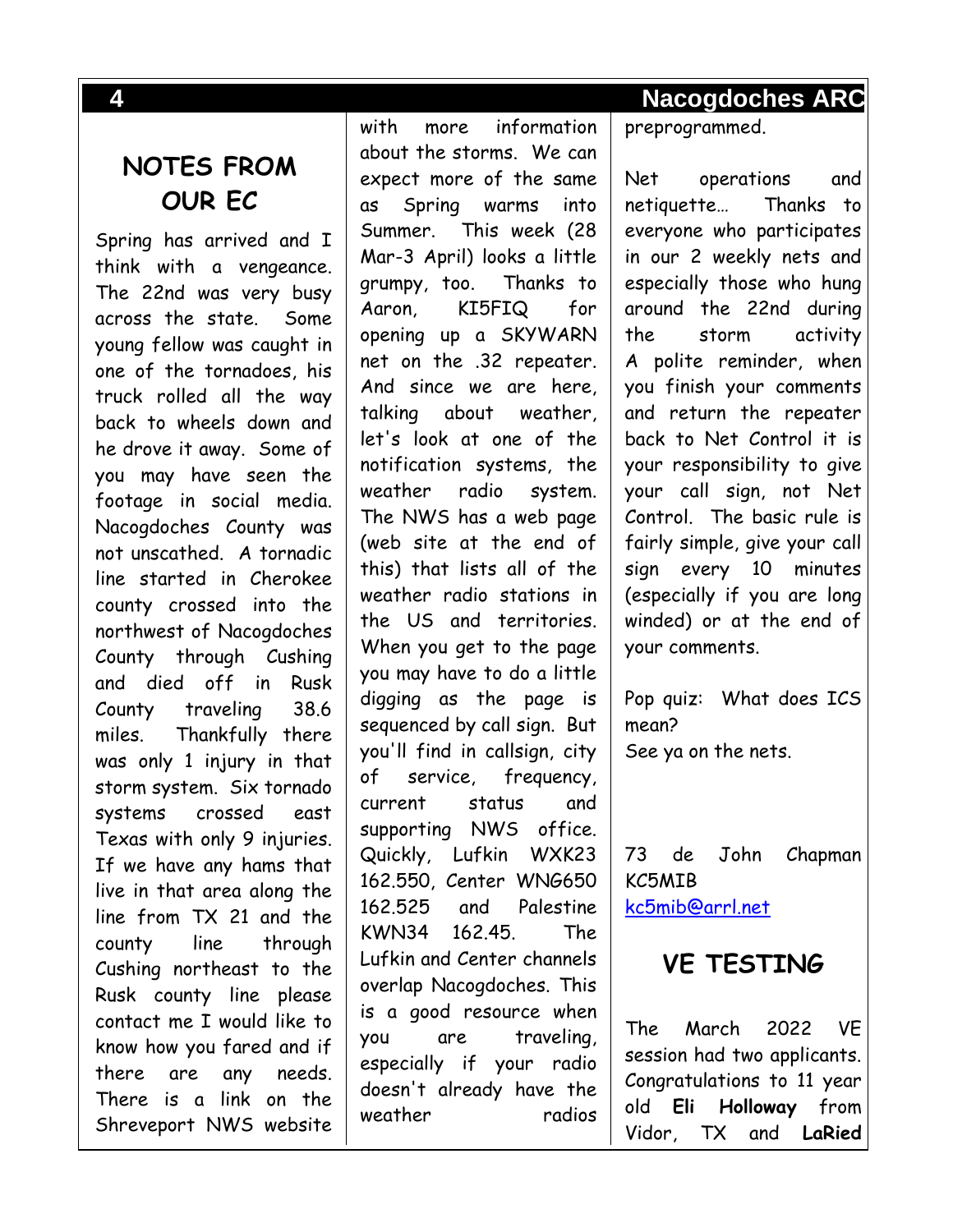**Oates** from Center. **Eli** is now **KI5UFN** and **LaRied** is now **KI5UFP**.

Many thanks to VE's **Rusty KG5GEN, Ralph N6RH, Mike AA5HH, Mike W5NXK, Robert KD5FEE** and **Army AE5P.**

Remember that we give VE tests the third Wednesday of **EVERY** month. For the latest information always check the club website at:

[https://w5nac.com/ve](https://w5nac.com/ve-testing/)[testing/](https://w5nac.com/ve-testing/)

73 de AE5P. email: [ae5p@arrl.net](mailto:ae5p@arrl.net)

# **TWO METER CLUB NETS**

Please join us each week for the two meter nets sponsored by NARC. All stations are welcome to check into the nets.

Each **MONDAY** is the **NARC ARES/RACES** net, at 8:00 p.m. on the club's 146.84 repeater (PL 141.3).

Second, on **THURSDAY** evenings at 8:00 p.m. is the **Deep East Texas Skywarn Emergency Weather Net** on the 147.32 repeater (PL 141.3).

Please join us for one or both.

# **NEXT MEETING**

Our next meeting will be Wednesday April 6th at the City/County Emergency Operations Center off FM3314. Meeting starts at 7:00; doors open at 6:30. Come early for a little socializing before the meeting. A presentation on DMR operation through our new UHF repeater is planned.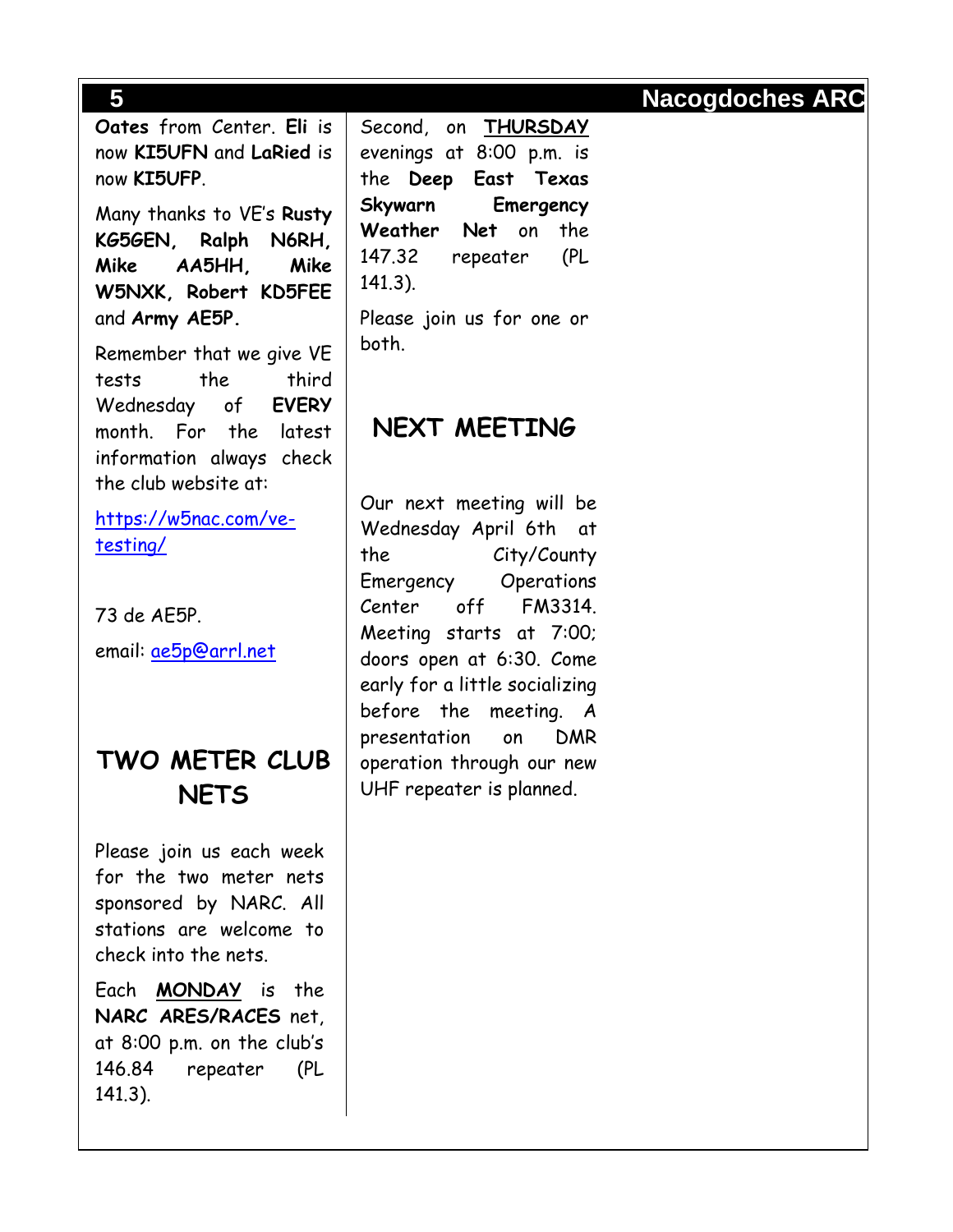# **UPCOMING EVENTS OF NOTE**

Mark your calendars for the following events coming up in the next few months. Full information on these events and much more can be found at [http://www.hornucopia.co](http://www.hornucopia.com/contestcal/contestcal.html) [m/contestcal/contestcal.h](http://www.hornucopia.com/contestcal/contestcal.html) [tml](http://www.hornucopia.com/contestcal/contestcal.html)

# **SAN JACINTO DAY SPECIAL EVENT**

April 22-24, 2022 Sign up with AE5P

Check out the many contests listed on the Contest Calendar link shown here. There are many State QSO parties and 'Parks-On-The-Air' events that may be just right for you. Check 'em out.